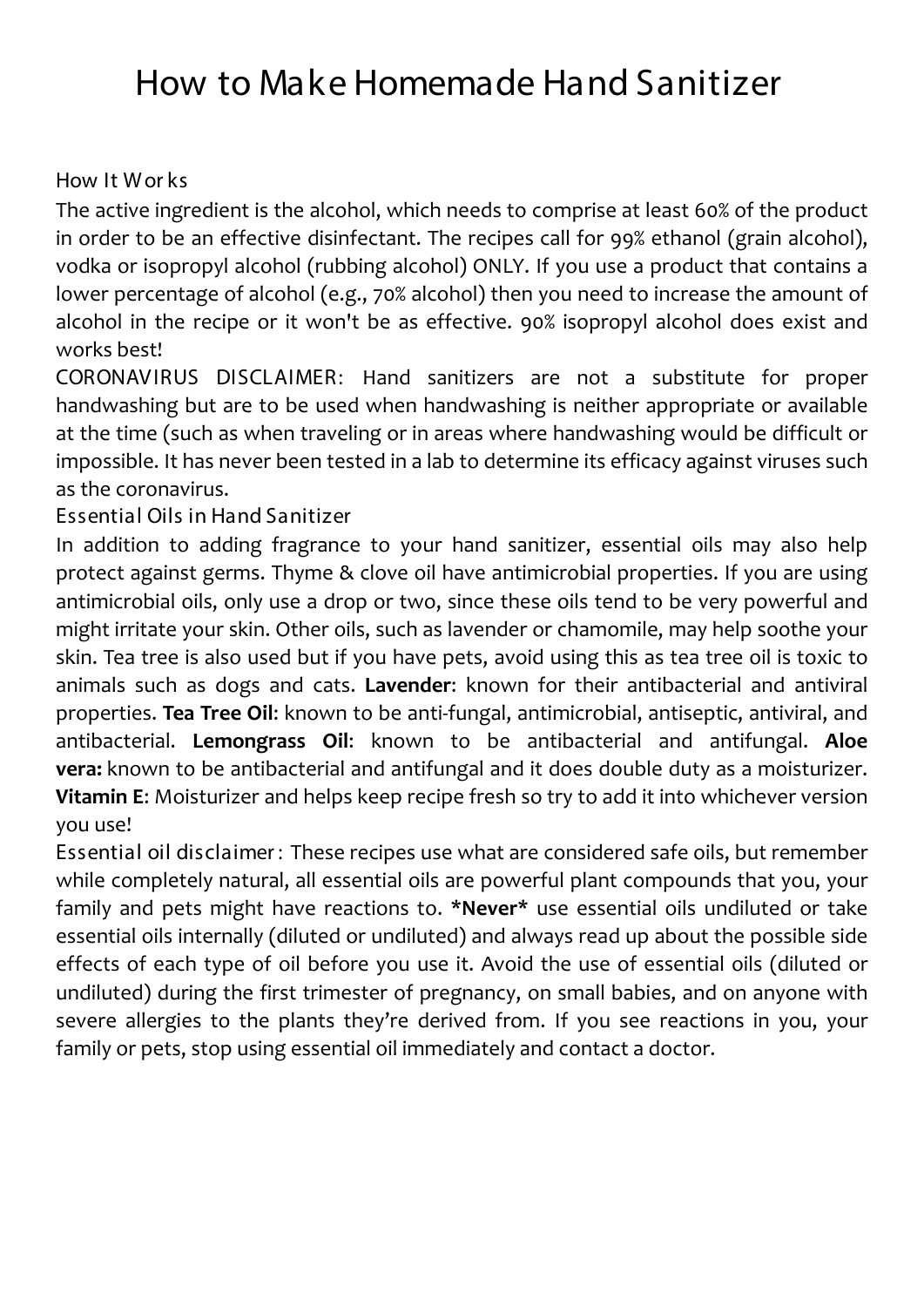W hat You'll Need:

Equipment / Tools Bowl and spoon Funnel Bottle with pump dispenser

Mater ials 2/3 cup 90-99% rubbing alcohol (isopropyl alcohol) or ethanol 1/3 cup aloe vera gel 8 to 10 drops essential oil, optional

Dir ections:

- 1. *Gather Your Ingredients:* Make sure you have your rubbing alcohol, aloe vera gel, and optional essential oils ready and measured out.
- 2. *Mix Ingredients:* Add all ingredients together in your bowl and mix thoroughly with a spoon.
- 3. *Pour Into A Bottle:* Using the funnel, carefully pour your hand sanitizer into the bottle of your choice, screw the top of your bottle on tight, and begin using.

Note: Shake gently before each use. To make a hand sanitizer spray, simply use witch hazel instead of aloe vera gel in this recipe.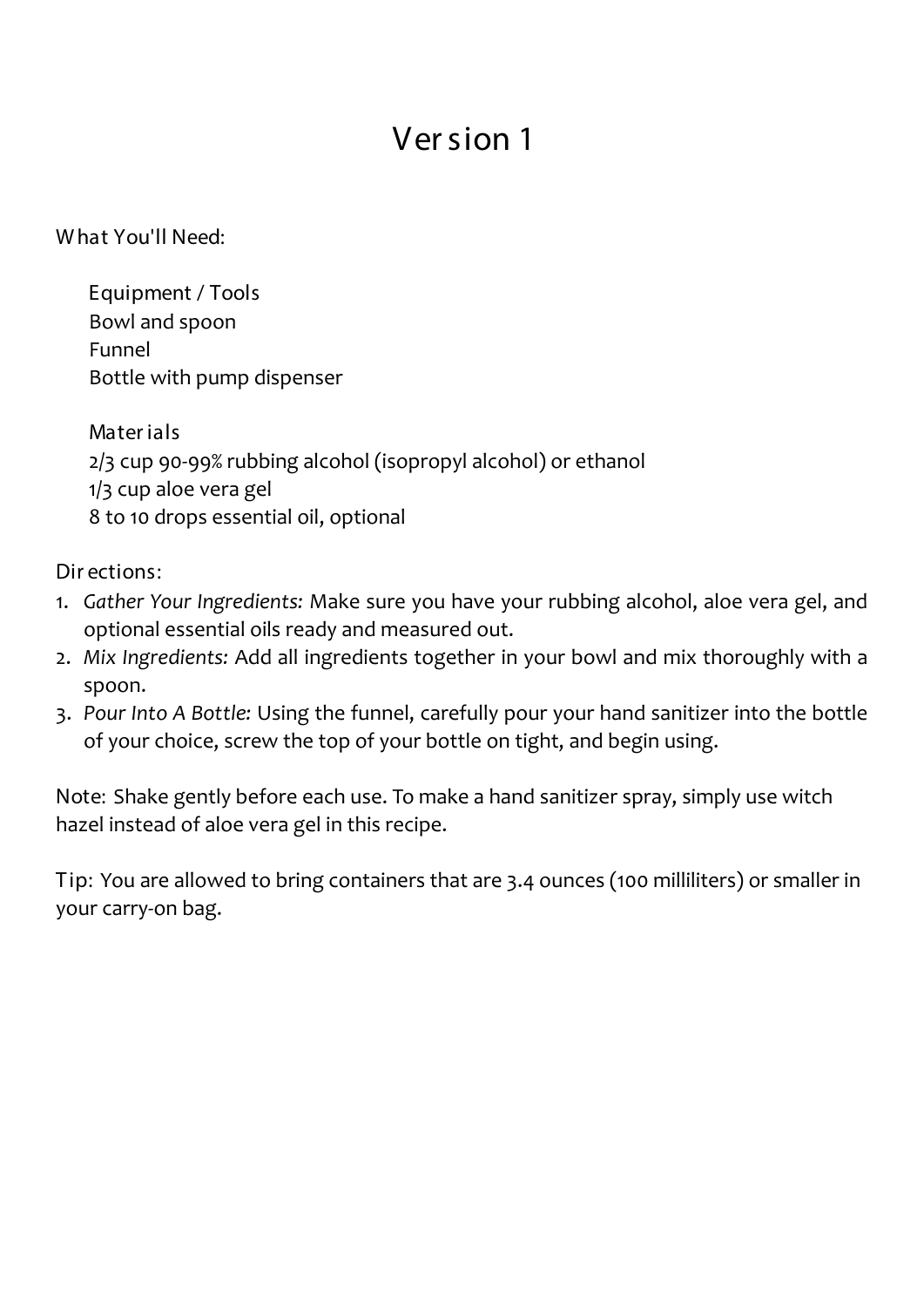W hat You'll Need:

Equipment / Tools Bowl and spoon Clean medicine syringe Empty squeezable tube

### Mater ials

3 TB aloe vera 2 TB witch hazel or rubbing alcohol, if using alcohol reduce to 1 TB 1/2 tsp vitamin E oil 20 drops tea tree essential oil 10 drops lavender essential oil

Dir ections:

- 1. Gather Your Ingredients: Make sure you have your rubbing alcohol, aloe vera gel, and optional essential oils ready and measured out.
- 2. Mix Ingredients: Add all ingredients together in your bowl and mix thoroughly with a spoon.
- 3. Put Into A Tube: Using the clean medicine syringe, Carefully inject your hand sanitizer into the tube of your choice, screw the top of your tube on tight, and begin using.

Note: This recipe will make 2 fl oz. To use the hand sanitizer, store in a small jar or a squeeze tube. You can also use these tubes for homemade toothpaste.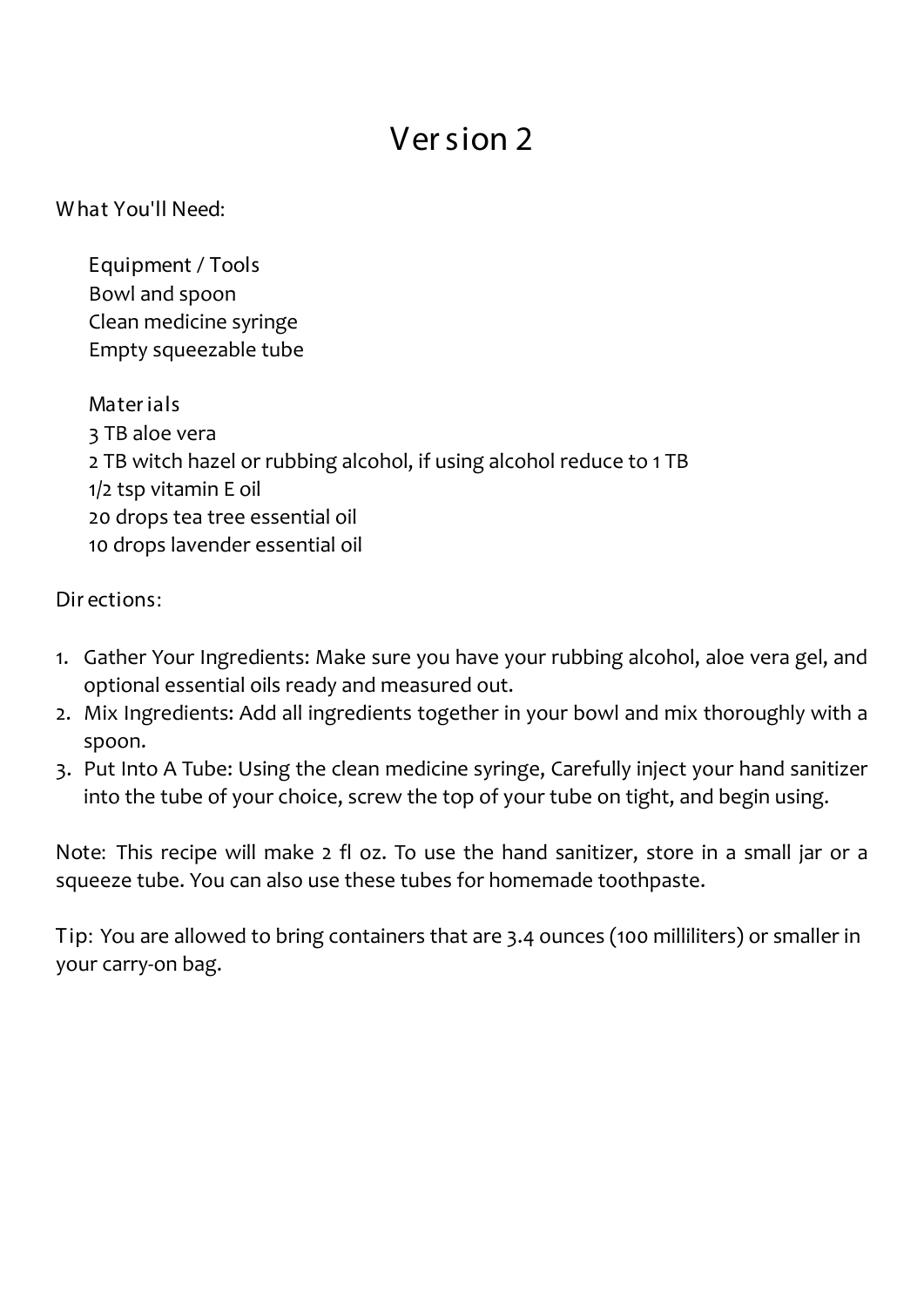W hat You'll Need:

Equipment / Tools Bowl and spoon Clean medicine syringe Empty squeezable tube

Mater ials 3 tablespoons aloe vera gel 1 tablespoon filtered water 5 drops tea tree essential oil 1 teaspoon vitamin E

### Dir ections:

1.Gather Your Ingredients: Make sure you have your rubbing alcohol, aloe vera gel, and optional essential oils ready and measured out.

2.Mix Ingredients: Add all ingredients together in your bowl and mix thoroughly with a spoon.

3.Put Into A Tube: Using the clean medicine syringe, Carefully inject your hand sanitizer into the tube of your choice, screw the top of your tube on tight, and begin using.

Note: This recipe will make 2 fluid oz. To use the hand sanitizer, store in a small jar or a squeeze tube. You can also use these tubes for homemade toothpaste.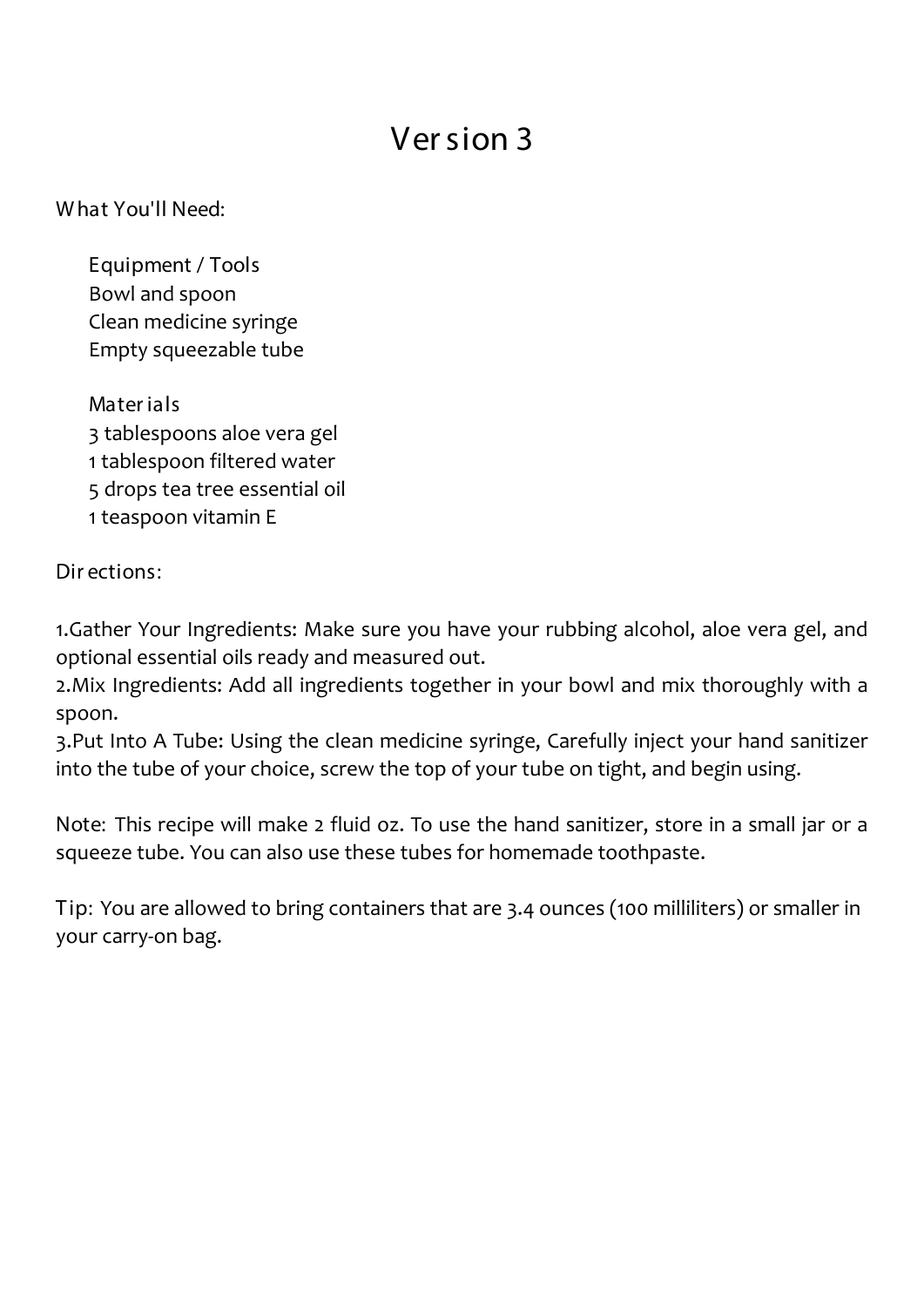### \*Not for use with children if yodka or ethanol is used!

What You'll Need:

Equipment / Tools Bowl and spoon Clean medicine syringe Empty squirt bottles (or spray bottle)

**Materials** 5-10 drops lavender essential oil 30 drops tea tree essential oil 3 ounces high-proof vodka, or rubbing alcohol can be substituted 1-ounce pure aloe vera gel 1/4 teaspoon Vitamin E oil

Dir ections:

- 1. Add essential oils and Vitamin E oil to a small glass bowl or container and swirl to mix. Add alcohol to the oils and swirl again. Combine this mixture with the aloe vera gel and mix well.
- 2. Transfer hand sanitizer to small, clean squirt bottles. Also, use colored bottles like this so the essential oils in the recipe are not exposed to light.

Note: Shake gently before each use. (Sanitizer should last several months with the addition of Vitamin E and alcohol to help preserve.) To make a hand sanitizer spray, simply use witch hazel instead of aloe vera gel in this recipe.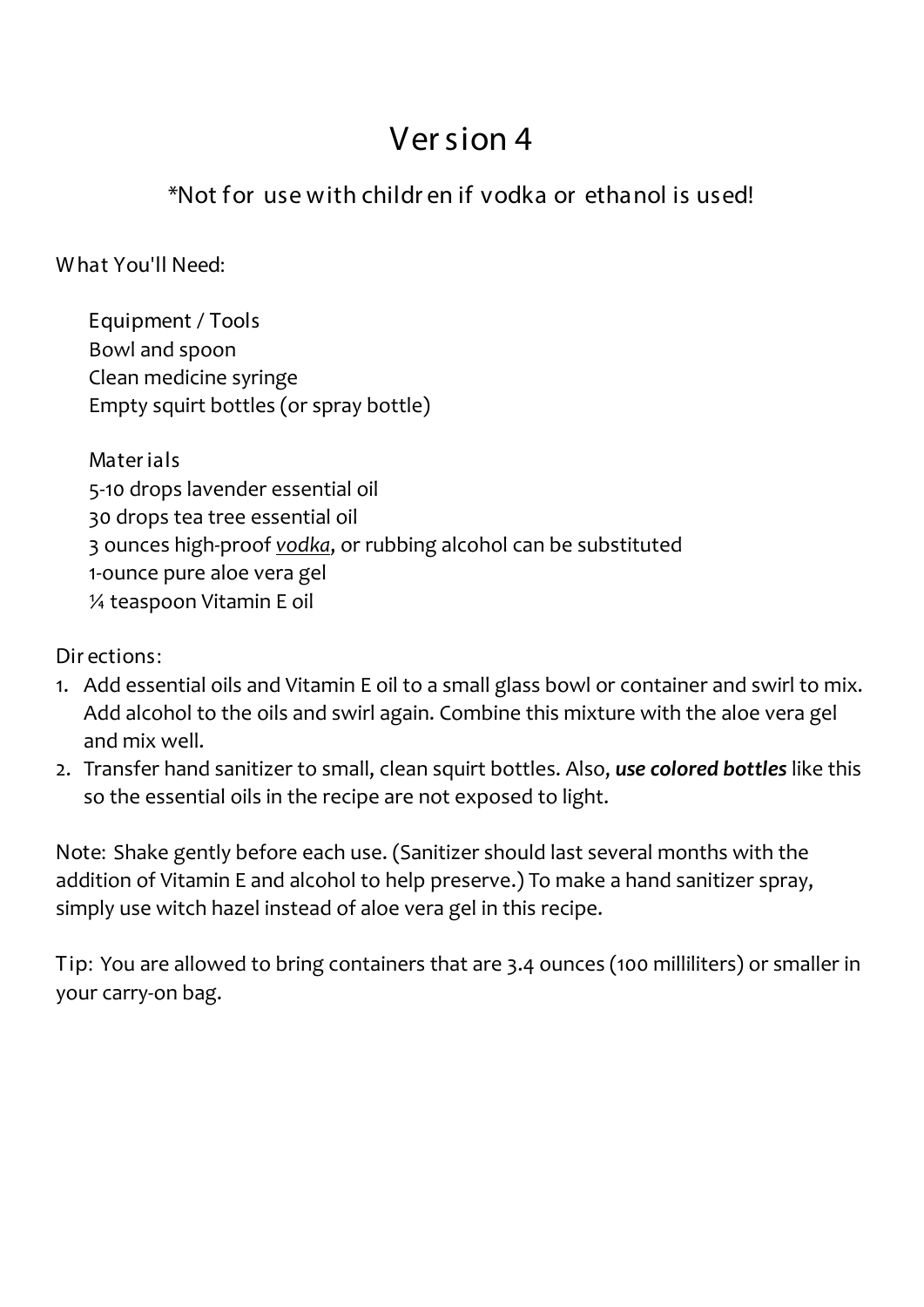W hat You'll Need:

Equipment / Tools Bowl and spoon Clean medicine syringe 2-ounce spray bottle

### Mater ials

5 drops vitamin E oil (optional, this makes for soft hands!)

2 tablespoons witch hazel with aloe vera or vodka

5 drops lemon essential oil

5 drops orange essential oil

5 drops tea tree essential oil

Distilled (or at least filtered, boiled, and cooled) water

### Dir ections:

1.In the spray bottle, combine the vitamin E oil, witch hazel or vodka, and essential oils. Place the sprayer on tightly and shake well for 15-20 seconds to combine.

2.Open the bottle, and fill to the top with water. Replace sprayer and shake again for 15-20 seconds.

3.Print and stick the label to the bottle. If you don't have label sheets, you can also print the label onto regular paper, and then use clear packing tape to adhere the label to the bottle by using the tape like lamination over the entire label.

4.Spray liberally on your hands whenever you feel like they need a bit of a deep clean. Rub hands together until dry.

Notes: CORONAV IRUS DISCLAIMER: This hand sanitizer recipe does not include the 60%+ alcohol content that the CDC and other health organizations recommend for hand sanitizer to properly kill coronavirus. It has never been tested in a lab to determine its efficacy against viruses such as the coronavirus. A recipe that contains this level of alcohol can be found through the World Health Organization.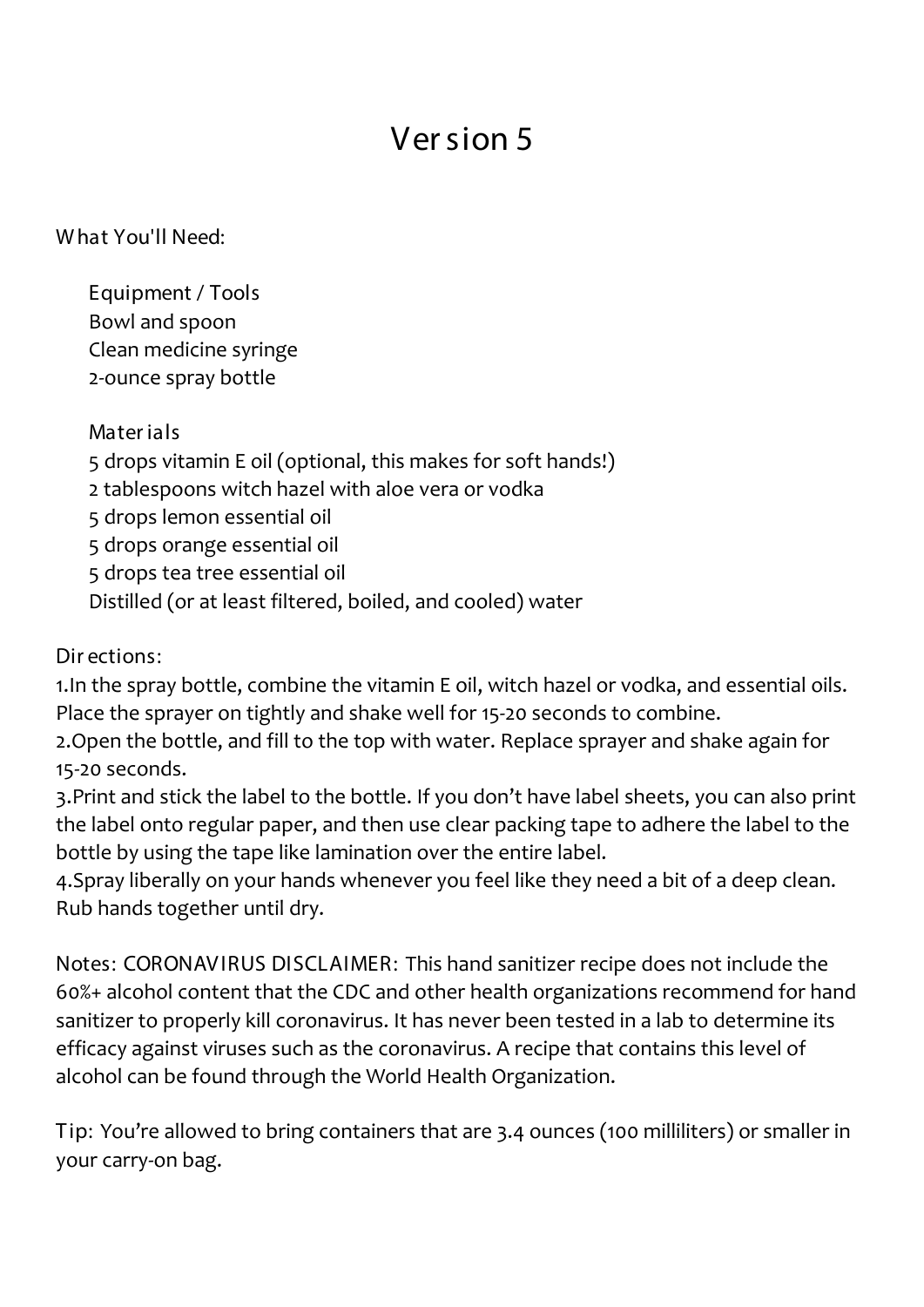\* T he blend includes oils with pr oven anti-bacter ial and anti-vir al pr oper ties and adds aloe ver a gel for smoothness. It contains no chemicals or alcohol, which might cause skin ir r itation

W hat You'll Need:

Equipment / Tools Bowl and spoon Clean medicine syringe 4-ounce spray bottle

Mater ials

3 ounces sterile water

1 TBSP of aloe vera gel

10 drops **EACH** of cinnamon, clove, rosemary and eucalyptus essential oils

20 drops of either lemon, orange or grapefruit essential oil

Dir ections:

- 1. Start with a 4-ounce spray bottle and fill it about ¾ full with sterile water (all 3 ounces).
- 2. Add 1 TBSP of aloe vera gel and mix.
- 3. Add 10 drops each of cinnamon, clove, rosemary and eucalyptus essential oils.
- 4. Add 20 drops of either lemon, orange or grapefruit essential oil whatever aroma fits your mood.
- 5. Place the spray dispenser top on securely and mix thoroughly.
- 6. Spray two or three times on your hands and rub together.

Notes: CORONAV IRUS DISCLAIMER: This hand sanitizer recipe does not include the 60%+ alcohol content that the CDC and other health organizations recommend for hand sanitizer to properly kill coronavirus. It has never been tested in a lab to determine its efficacy against viruses such as the coronavirus. A recipe that contains this level of alcohol can be found through the World Health Organization.